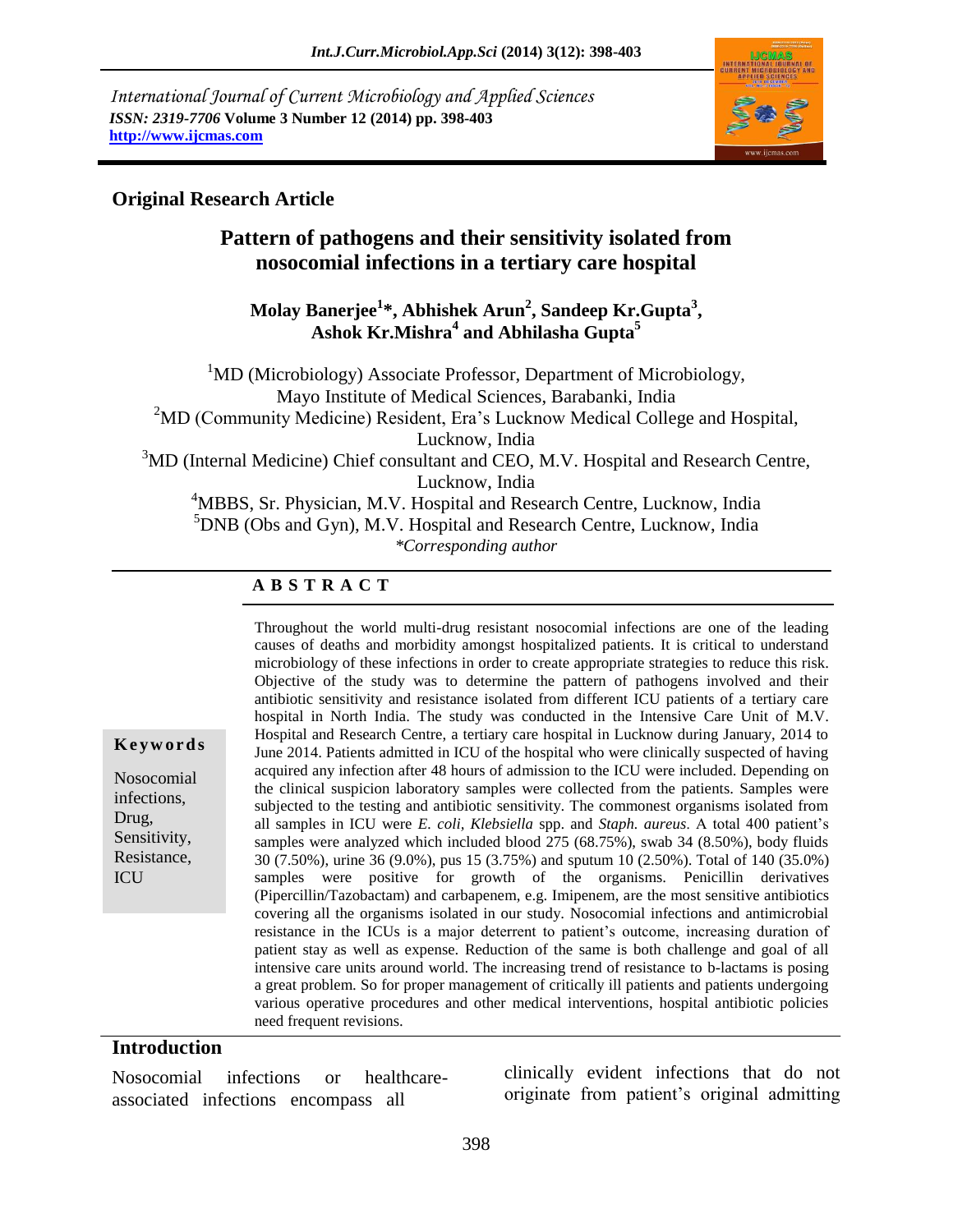diagnosis (Emori and Gaynes, 1993). The incidence of nosocomial infections is about 5–10% in most developed nations while in India, one in four patients admitted into hospital acquire nosocomial infection (Saranya, 2009). Common nosocomial infections in surgical patients include surgical site infections (SSIs), urinary tract infections (UTIs), pneumonias and blood stream infections (BSIs).

Critically ill Intensive care unit (ICU) patients are most vulnerable for developing these infections (Barai *et al.,* 2010). Compared with an average patient, an ICU patient has five to seven folds higher risk of nosocomial infection and ICU infections contributes to 20% to 25% of all nosocomial infections in a hospital (Günserena *et al.,* 1999). Factors like increasing use of invasive devices, immunosuppressive drugs and status as well as irrational use of antibiotic therapy in ICUs are all contributing for the same (Barai *et al.,* 2010; Günserena *et al.*, 1999; www.moleculartb.org/gb/pdf/transcriptions/ 11\_YZhang.pdf.). Antibiotic overuse and misuse partly due to incorrect diagnosis; as well as irrational and counterfeit antibiotic market combinations; and irregular consumption due to either wrong prescription or poor compliance; all contributes to the wide spread drug resistance among the hospital acquired organisms (Günserena *et al.,* 1999; CME Resource, 2007; Wikipedia, 2012).

The patterns of organisms causing infections and their antibiotic resistance pattern vary widely from one country to another; as well as from one hospital to other and even among ICUs within one hospital (Barai *et al.,* 2010).

UTIs accounts for a large number of nosocomial infections in surgical patients.

The single most important factor for nosocomial bacteriuria and UTI is the presence of indwelling urinary catheter (Richards *et al.,* 1999). This issue of nosocomial infections in surgical patients is further complicated by emergence of polyantimicrobial resistant strains of hospital pathogens (Kamat *et al.,* 2008). Multiple antibiotic resistances to all useful classes of antibiotics has gradually increased among a number of gram negative hospital pathogens especially the *Klebsiella* spp., *Enterobacter* spp., *Pseudomonas aeruginosa*  and *Acinetobacter* spp (Struelens, 1998). Having knowledge of spectrum of organisms causing SSIs and their resistance pattern is important when considering strategies for controlling the development and spread of resistance.

The main objective of the study was to determine the pattern of pathogens involved and their antibiotic sensitivity and resistance isolated from different ICU patients of a tertiary care hospital in North India.

# **Material and Methods**

**Study setting:** The study was conducted in the Intensive Care Unit of M.V. Hospital and Research Centre, a tertiary care hospital in Lucknow. There are two major ICUs in the hospital: Medical ICU (MICU), Surgical ICU (SICU).

**Study period:** Samples of the patients admitted in the ICUs during January 2014 to June 2014 were included in the present study.

**Study sample:** The Centre for Disease Control and Prevention (CDC) defines ICU associated infections as those that occur after 48 hours of ICU admission or within 48 hours after transfer from an ICU (Deep *et al.,* 2004). In present study patients admitted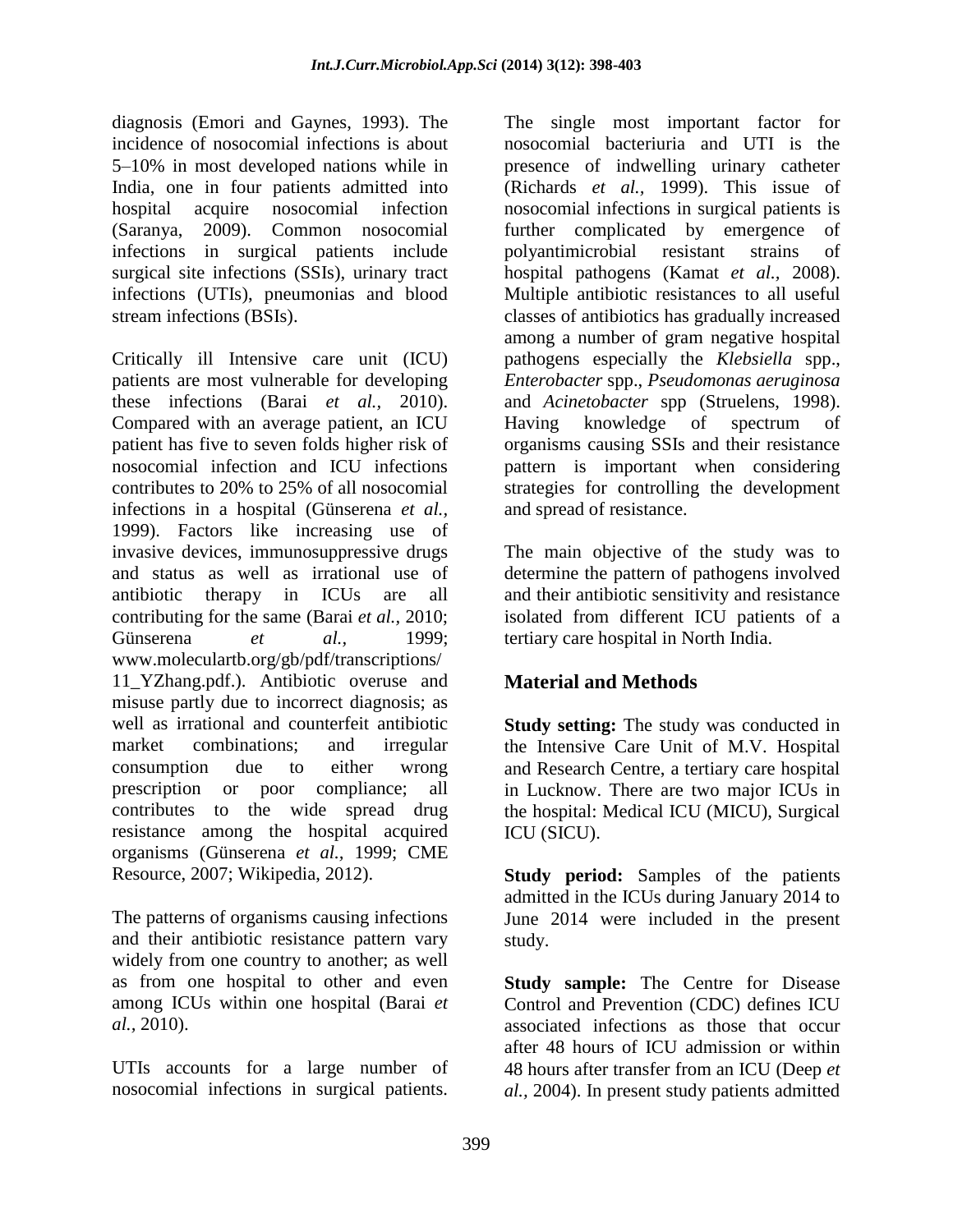in any of the two ICUs of the hospital during the study period of six months, who were clinically suspected of having acquired any infection after 48 hours of admission to the ICUs, were included. Patients showing clinical signs of infection on or prior to admission or transfer to the ICUs were not included. Few clinical signs and symptoms suggestive of infections are as follows: pained fever >38°C, leukocytosis  $>10000/\text{mm}^3$ , new infiltrates on chest X ray, persistent tracheal aspirates/secretions, turbid urine, suprapubic tenderness, dysuria, burning micturition, thrombophlebitis, cloudy effluent containing more than 100 polymorphonuclear cells/mm<sup>3</sup> , abdominal pain or tenderness, microorganisms in peritoneal dialysis fluid. Depending on the clinical suspicion laboratory samples like urine, sputum, pus, swab, body fluids (E.g. cerebrospinal fluid, ascitic fluid, pleural fluid), blood and stool were collected from the patients.

**Study tool:** Only bacterial nosocomial infections were studied in detail in present study. Though, on gram stain Candida sp. was also identified. Samples were subjected to the testing and antibiotic sensitivity. The following antibiotics (Hi- Media disc in mcg) were tested for sensitivity: Amikacin, Cefoperazone+Sulbactum, Ampicillin, Piperacillin+Tazobactum, Gatifloxacin, Cefazolin, Imipenam, Cefuroxime, Gentamycin, Cefotaxime. Other information regarding the patient including age, gender, date of admission, was also collected from the case records of the patients.

## **Results and Discussion**

A total 400 patient's samples were analyzed which included blood 275 (68.75%), swab 34 (8.50%), body fluids 30 (7.50%), urine 36 (9.0%), pus 15 (3.75%), sputum 10

(2.50%) (Table 1). Total 140 (35.0%) samples were positive for growth of the organisms and total of 140 different isolates were obtained. In which, 100 (71.42%) were gram negative bacteria, 32 (22.85%) were gram positive bacteria and 08 (5.71%) were *Candida* sp. Out of 140 samples, 105 (75.0%) showed single isolates, whereas 35 (25.0%) showed more than one (up to three) isolates.

During the study period 140 culture and sensitivity reports were analyzed. In this study *E. coli* was the causative organism in 51.42% of cases followed next in frequency Klebsiella, (21.42%). The other isolates were *Staphylococcus aureus, Pseudomonas, Enterobacter, Proteus* and *Staphylococcus epidermidis.* The distribution is shown in Table 2.

Penicillin derivatives (Pipercillin/ Tazobactam) and carbapenem e.g. Imipenem are the most sensitive antibiotics covering all the organisms isolated in our study. Cephalosporins are ineffective against the common pathogens in our study and are associated with super infection except 3<sup>rd</sup> generation which is showing some promise (Table 3).

This study included types and antibiotic susceptibility pattern of bacterial organism isolated from different samples from critically ill patients after 48 hours of admission to identify hospital acquired infections. In this study, the infection rate among ICU patients due to organism was 35.0%. In this study *E. coli* was the causative organism in 51.42% of cases followed next in frequency *Klebsiella*, (21.42%). The other isolates were *Staphylococcus aureus, Pseudomonas, Enterobacter, Proteus* and *Staphylococcus epidermidis*.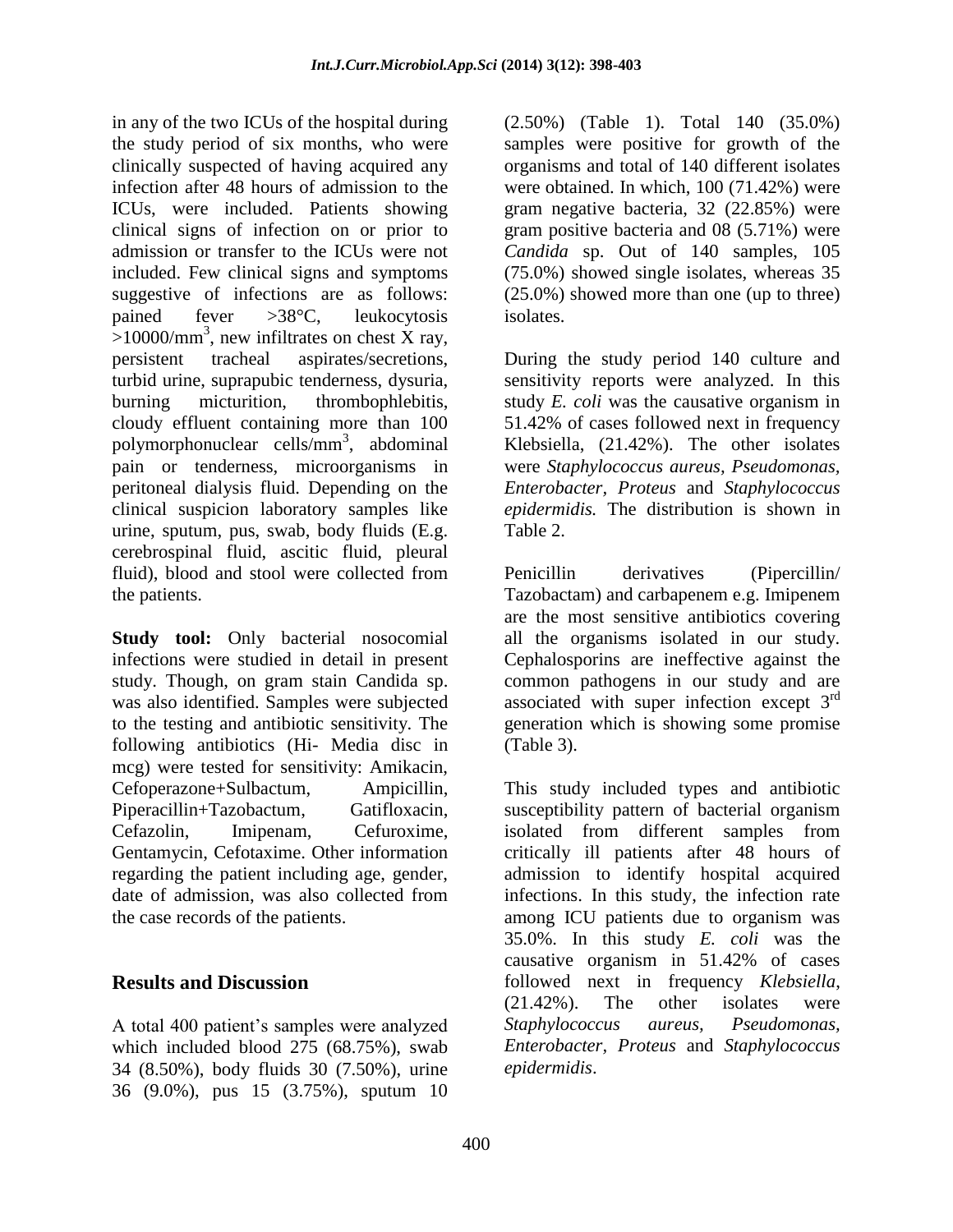In one study from Eastern Mediterranean Health Journal, *E. coli* isolates was 14% (Shehabi and Baadran, 1996). While in the ICU of Fatmawati Hospital, Indonesia during January 2009 to March 2010, the most predominant isolates were Pseudomonas aeruginosa (26.5) followed by *Klebsiella pneumoniae* (15.3) and *Staphylococcus epidermidis* (14.9) (Maksum *et al.,* 2011). Another study in ICU at Birdem also showed growth obtained from 34% of the samples yielding 632 organisms with major organism isolates as *Pseudomonas* spp. (29.1), *Acinetobacter* spp. (27.5), *Candida* spp. (12.8), *Escherichia coli* (10.3) and *Klebsiella* spp. (9.7), and *Staphylococcus aureus*, *Enterobacter* spp., *Citrobacter* spp., *Enterococcus* spp., *Providentia* spp. and *Serratia* spp. (10.6) of isolates (Barai *et al.,* 2010). But in a European ICU, *Staphylococcus aureus* was as the most frequently isolated organisms (30.1) followed by *Pseudomonas aeruginosa* (28.7), Coagulase negative *Staphylococcus* (19) and yeast (17.1) (Barai *et al.,* 2010).

When considering sensitivity patterns, all strain of pathogenic *E. coli* and *Klebsiella*  showed 100% sensitivity to penicillin

derivatives (Pipracillin/ Tazobactum) followed by Carbapenem (Imipenem). Pseudomonas also showed a maximum sensitivity to penicillin derivatives (Pipracillin/Tazobactum) in our study as already reported in other international studies (Livermore *et al.,* 2003; Karlowsky *et al.,* 2003). Third generation Cephalosporin (ceftazidime) and Aminoglycoside (gentamicin) has a potent anti-pseudomonas activity (Zelenitsky *et al.,* 2003; Rizvi *et al.,* 2007). The antibiotic sensitivity of other isolates showed a variable pattern. Cephalosporins are ineffective against most of the pathogens isolated in our study and are associated with super infection. Different Cephalosporin groups have different propensities for promoting super infection. Demographically we are witnessing an increasing proportion of hospitalized elderly patients who are much more susceptible to such super infections. This may be due to extensive and over use of the Cephalosporins in last two decades as documented in other studies (Morgan, 2006). Quinolones, aminoglycosides and monobactum showed average spectrum of sensitivity for isolated organisms.

| Sample type   | No. of samples<br>$(N=400)$ | <b>Percentage</b><br>$\%$ | <b>Samples yielding positive</b><br>growth of microorganisms<br>$(n=140)$ | Percentage % |
|---------------|-----------------------------|---------------------------|---------------------------------------------------------------------------|--------------|
| <b>Blood</b>  | 275                         | 68.75                     | 55                                                                        | 20.00        |
| Urine         | 36                          | 9.00                      | 25                                                                        | 69.44        |
| Swab          | 34                          | 8.50                      | 30                                                                        | 88.23        |
| <b>Sputum</b> | 10                          | 2.50                      | 08                                                                        | 80.00        |
| <b>Fluid</b>  | 30                          | 7.50                      | 12                                                                        | 40.00        |
| Pus           | 15                          | 3.75                      |                                                                           | 66.67        |

**Table.1** Different types of samples and rate of positive cultures from different samples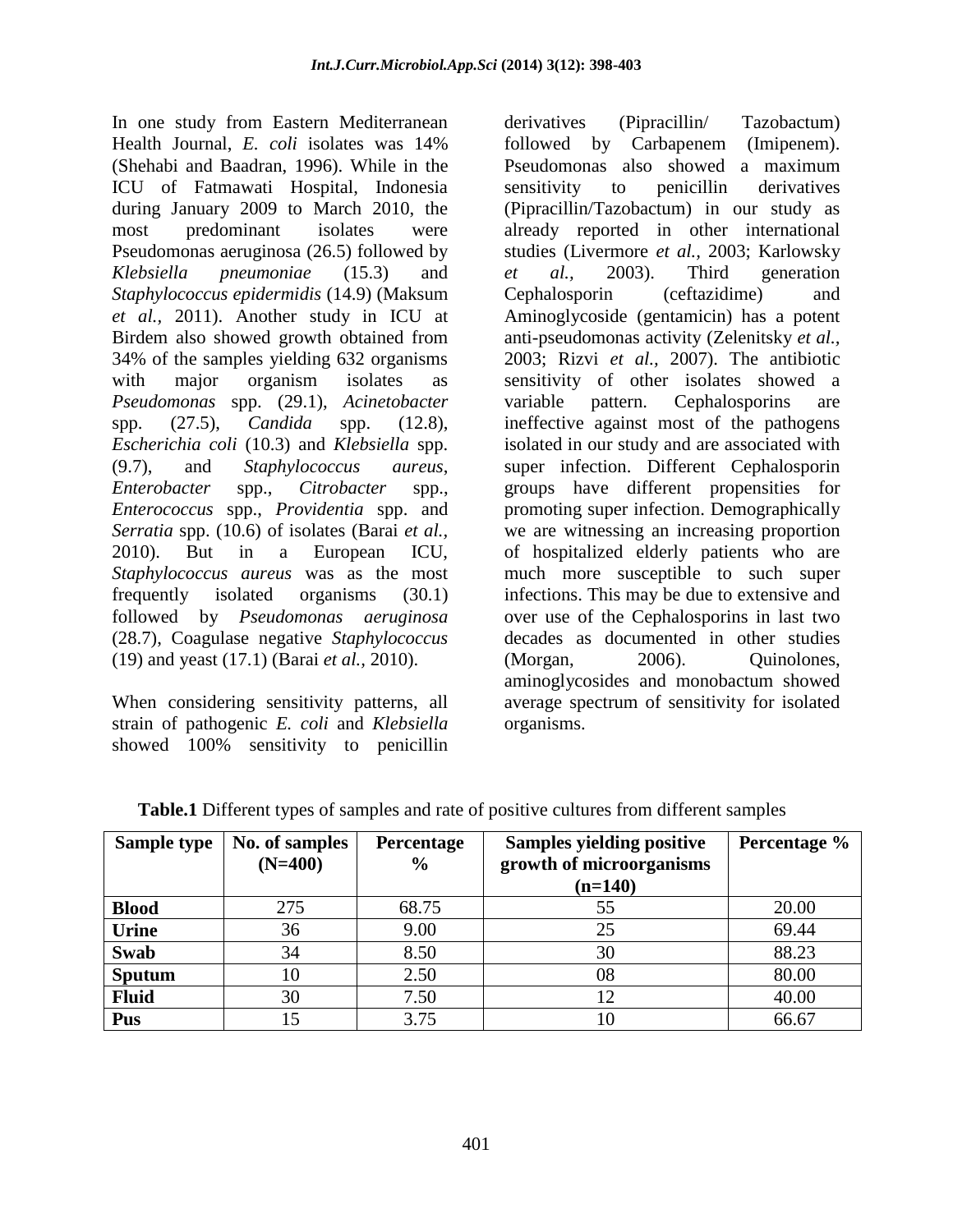| <b>Organisms</b>           | No. | Percentage % |  |  |  |
|----------------------------|-----|--------------|--|--|--|
| E. coli                    | 72  | 51.42        |  |  |  |
| Klebsiella                 | 30  | 21.42        |  |  |  |
| Staphylococcus aureus      | 18  | 12.85        |  |  |  |
| Pseudomonas                | 10  | 7.14         |  |  |  |
| <b>Proteus</b>             | 05  | 3.57         |  |  |  |
| <b>Enterobacter</b>        | 03  | 2.14         |  |  |  |
| Staphylococcus epidermidis | 02  | 1.42         |  |  |  |

**Table.2** Distribution of causative organisms in samples

|  | Table.3 Antibiotic sensitivity and resistance pattern of different micro organisms |  |  |
|--|------------------------------------------------------------------------------------|--|--|
|  |                                                                                    |  |  |

|                     | E. coli |             | <b>Klebsiella</b> |             | S. aureus |                  | <b>Pseudomonas</b> |          | <b>Proteus</b> |          | <b>Entero</b><br><i>bacter</i> |             | S. epidermidis |                |
|---------------------|---------|-------------|-------------------|-------------|-----------|------------------|--------------------|----------|----------------|----------|--------------------------------|-------------|----------------|----------------|
| <b>Antibiotics</b>  | S       | $\mathbf R$ | S                 | $\mathbf R$ | S         | $\mathbf R$      | S                  | $\bf R$  | S              | $\bf R$  | S                              | $\mathbf R$ | S              | $\bf{R}$       |
| Amikacin            | 64      | 08          | 22                | 08          | 18        | $\overline{0}$   | 06                 | 04       | 02             | 03       | 02                             | 01          | 01             | 01             |
| Cefoperazone        | 60      | 12          | 24                | 06          | 18        | $\boldsymbol{0}$ | 10                 | $\theta$ | 05             | $\Omega$ | 03                             | $\Omega$    | 02             | $\overline{0}$ |
| $+$ Sulbactum       |         |             |                   |             |           |                  |                    |          |                |          |                                |             |                |                |
| Ampicillin          | 06      | 66          | 15                | 15          | 18        | $\overline{0}$   | 08                 | 02       | 05             | $\Omega$ | 03                             | $\Omega$    | 02             | $\overline{0}$ |
| Piperacillin<br>$+$ | 62      | 10          | 19                | 11          | 18        | $\overline{0}$   | 10                 | $\Omega$ | 05             | $\Omega$ | 03                             | $\Omega$    | 02             | $\overline{0}$ |
| Tazobactum          |         |             |                   |             |           |                  |                    |          |                |          |                                |             |                |                |
| Gatifloxacin        | 10      | 62          | 10                | 20          | 18        | $\overline{0}$   | 05                 | 05       | 05             | $\Omega$ | $\Omega$                       | 03          | 01             | 01             |
| Imipenam            | 08      | 64          | 28                | 02          | 18        | $\overline{0}$   | 09                 | 01       | 05             | $\Omega$ | 03                             | $\Omega$    | 02             | $\overline{0}$ |
| Cefazolin           | 05      | 67          | 10                | 20          | 05        | 13               | 07                 | 03       | 01             | 04       | $\Omega$                       | 03          | $\Omega$       | 02             |
| Cefuroxime          | 12      | 60          | 10                | 20          | 04        | 14               | 05                 | 05       | 03             | 02       | $\Omega$                       | 03          | $\theta$       | 02             |
| Gentamycin          | 22      | 50          | 08                | 22          | 15        | 03               | 03                 | 07       | 03             | 02       | 02                             | 01          | 01             | 01             |
| Cefotaxime          | 06      | 66          | 17                | 13          | 12        | 06               | 08                 | 02       | 04             | 01       | 01                             | 02          | $\Omega$       | 02             |
| Cipro-floxacin      | 04      | 68          | 13                | 17          | 18        | $\overline{0}$   | 05                 | 05       | 05             | $\Omega$ | 01                             | 02          | 01             | 01             |

In conclusion, nosocomial infections and antimicrobial resistance in the ICUs is a major deterrent to patient's outcome, increasing duration of patient stay as well as expense. Reduction of the same is both challenge and goal of all intensive care units around world. The increasing trend of resistance to b-lactams is posing a great problem. So for proper management of critically ill patients and patients undergoing various operative procedures and other medical interventions, hospital antibiotic policies need frequent revisions.

#### **Acknowledgement**

We are thankful to the laboratory staff and

paramedical personnel of M.V. Hospital and Research Centre Lucknow for their cooperation and sincere thanks to all those who willingly participated in the present study.

#### **References**

Barai, L., Fatema, K., Ashraful Haq, J., Omar Faruq, M., Areef Ahsan, A.S.M., Golam Morshed, M.A.H., *et al.* 2010. Bacterial profile and their antimicrobial resistance pattern in an intensive care unit of a tertiary care hospital in Dhaka. *Ibrahim Med. Coll. J.,* 4(2): 66–69. doi: 10.3329/imcj.v4i2.6499.